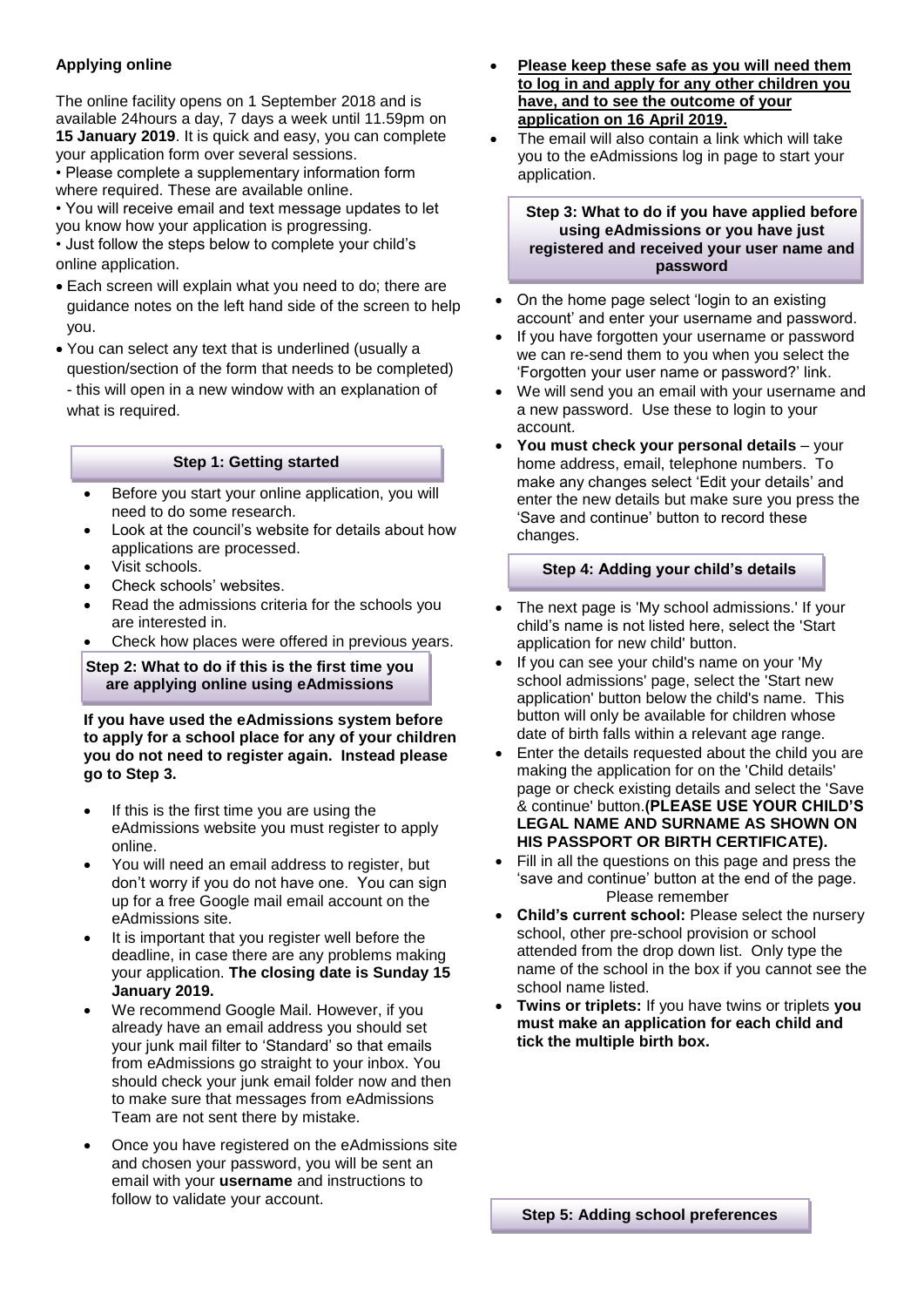- Add your preferences in the order you prefer them. You can select up to six schools
- Make sure you include the details of any brothers or sisters who may be attending one of the schools you have applied for. If you do not tell us, you may lose out on the sibling criterion.
- If you would like your child to be considered under medical criteria for any of the schools you have applied for, you must tick the relevant box and attach supporting evidence. You can attach documents once you have submitted your application. If you do not provide the evidence to support your application, your request cannot be considered under that criterion.
- Some schools ask you to fill in extra forms called supplementary information forms (SIF). If you do not fill in these forms and send them direct to the relevant school, you risk your chance of getting a place at these schools.
- **It is your responsibility to check that your online application is fully completed and that you have entered all details correctly. If you do not tick certain boxes or enter relevant information (for example sibling box) your application will not be considered under that criterion.**
- Each time you fill in the information on a page, make sure that you select 'Save and continue' button or the information will not be registered.

# **Step 6: Submitting your application**

- You can make changes to your online application up until the closing date**. Each time you make a change you must resubmit your application**.
- Select the 'Submit application' button on the last page.
- After you have submitted your application you will receive an email confirming details of your online application. The email will list an application reference number similar to this: 306-2017-09-E-123456. If you do not receive a number it means your application was not submitted successfully and you must login and select the 'Submit application' button again.

# **Step 7: Attaching documents**

Many local authorities need you to send them information to support your application. You can find out what each local authority needs by reading their information booklet about applying for school places. Select 'Local Authority details' button on the left hand side bar. Documents you may need to attach:

- Confirmation of, your child's address and their date of birth.
- Information to support your application such as doctors letters if you have applied under the medical criterion.
- Information to confirm your child was looked after or previously looked after.
- Information to confirm that you are a crown servant.

If you have ticked any of the categories above and do not provide evidence to show this, your local authority is unlikely to take account of this when making allocations.

#### **What happens next?**

- If you submitted your application by the closing date, you will be sent the outcome of your application on the published offer day.
- You can also see the results of your application from the evening of 16 April 2019. In addition you will receive an email with the results of the application later that day.
	- You should respond within 14 days. **Please note that you will not be sent a letter in the post on 16 April 2019 (National Offer Day).** To accept or decline your offer you should log back in to your eAdmissions account and select the 'View outcome of application and respond' button.
- Please ensure you keep Croydon Council informed of any changes in circumstance. After the closing date you must contact Croydon Council to inform us of any changes, e.g. change of address or contact details.

# Help

- Each page of the application has a dedicated help page, which can be accessed by selecting the 'help' button.
- If you have any technical problems regarding the online admissions website please call London Grid for Learning on | 020 8255 5555
- If you do not have access to a computer or need help with using the online process please contact Croydon's Admissions Team on Tel. 020 8726 6400.

Parents are strongly encouraged to use the on-line application process. There are many benefits of using the on-line process:

- it is quick and easy and you can complete your application form over several sessions
- supplementary information forms, and medical forms, where required to support your application, are all available on-line too
- you don't have to post the forms the only thing you may have to post is documentary evidence, where this is required to support your application
- you will receive email and text message updates to let you know how your application is progressing
- you can make changes to your application once you have submitted it, prior to the closing date
- you have up until 11:59pm on **15 January 2019** to submit your primary application
- you can see the results of your application from the evening of 16 April 2019
- you will also receive an email with the results of the application later that day.

You must also complete and submit a paper copy of the supplementary information form where required by individual schools. Schools in Croydon that need you to complete supplementary forms are listed in the 'Admission to primary